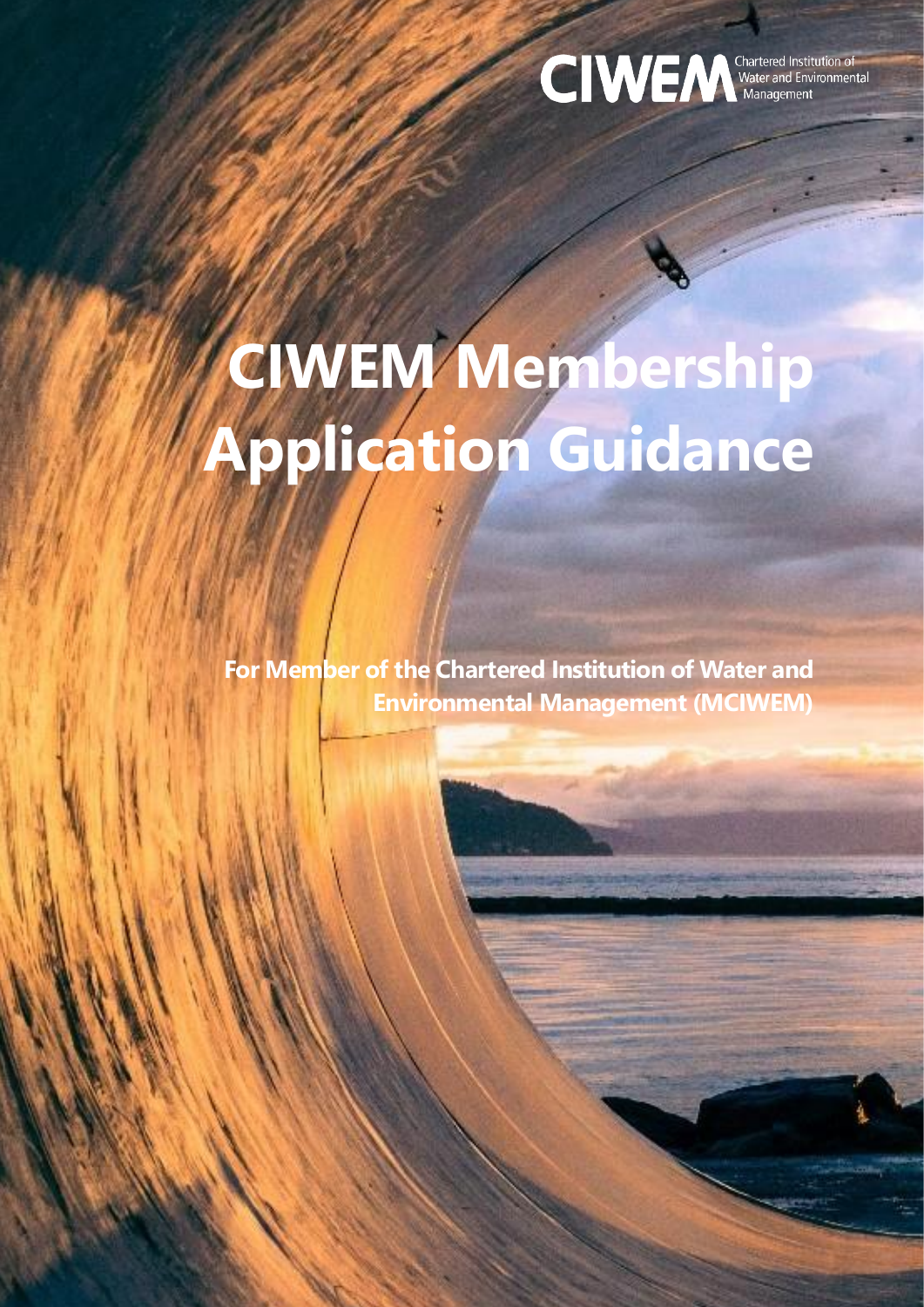## **CIWEM MEMBER**

### **Guidance for Member, MCIWEM**

Membership provides recognition of your professional achievements and allows you to engage with people and experiences that will continue your development. We provide support to ensure your personal growth is not neglected due to the pressures of your everyday life.

#### **Is MCIWEM the right grade for you?**

- 1. **MCIWEM is perfect for those who are** a recent entrant into the industry and still developing competence – you may have more experience than a graduate, but less than that needed for chartership.
- 2. Operating in the water and/or environmental sector and are not currently considering, or able to achieve, Chartered Water and Environmental Manager (C.WEM).
- 3. Already Chartered and want the prestige of association with CIWEM, but not necessarily a further Chartership.

The requirement to become a MCIWEM is normally a minimum of 2 years of relevant experience and does not necessarily require technical qualifications or experience.

#### **Entry requirements**

Do you have each of the following?

• An honours degree or NEBOSH Diploma in Environmental Management

• Demonstrable experience in water and/or environmental management over a minimum of 2 years

#### **Application**

To apply for Member, MCIWEM, you will need to

- 1. Complete an online application form
- 2. Complete a 500-word professional report which details the skills and knowledge you have gained during your water and/or environmental career or a summary of your NEBOSH Diploma assignment
- 3. Submit a copy of your most up-to-date CV
- 4. Submit copies of relevant certificates signed by your sponsors
- 5. Have two sponsors who are members of CIWEM or chartered members of other professional bodies who can review and sign-off your application. You will need to